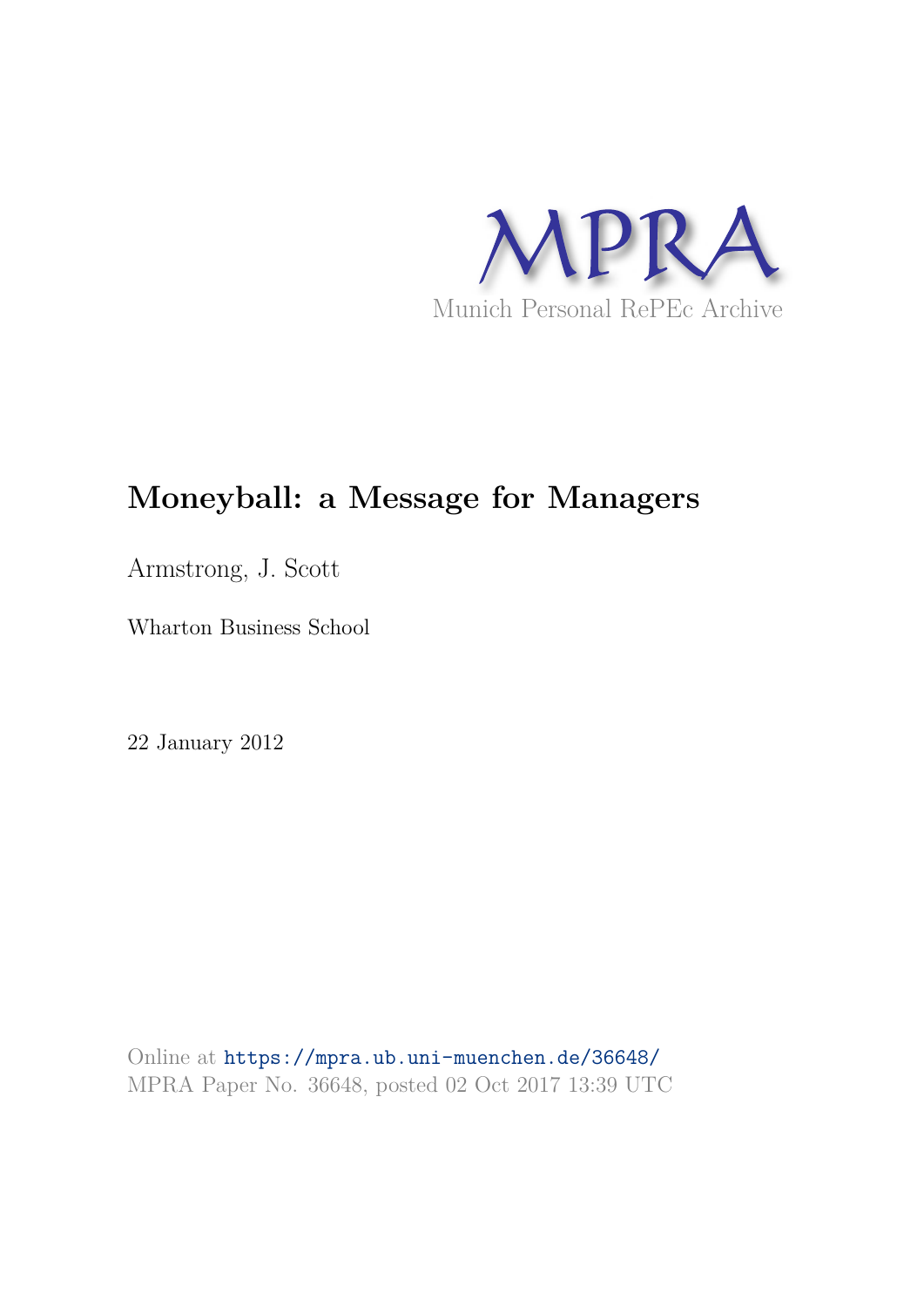## *Moneyball***: A Message for Managers**

J. Scott Armstrong Jan 22, 2012

Michael Lewis' book and film, *Moneyball,* provide valuable advice for people involved with the selection and retention of employees. However, judging from some reviews, there is confusion about the message in *Moneyball*. I describe the problem and the *Moneyball* solutions here. The solutions are valuable for personnel decisions in any large organization.

**Problem:** Finding the right person for a given position is a highly complex task, yet experts believe that their experience allows them to solve such a complicated problem using intuition alone. Unfortunately, no one can learn from experience to determine what will work in complex, uncertain situations. A summary of decades of empirical evidence led to the "Seer-sucker Theory" (Armstrong 1980): "No matter how much evidence exists that seers do not exist, suckers will pay for the existence of seers." Evidence since that time, such as Tetlock's 2005 book, *Expert Political Judgment*, has provided overwhelming support.

Despite the evidence, most people believe they are immune from the Seer-sucker Theory. They find reasons to rationalize their dependence on unsubstantiated instinct and think that their situations are different. Note how the baseball scouts – who epitomized baseball's contemporary thinking – were convinced that Billy Beane, the Oakland A's General Manager, was wrong when he disregarded opinions offered from gut feelings and years of experience. According to Lewis, many people associated with professional baseball, not just the scouts, thought Billy Beane was nuts—and a danger to baseball— by relying only on statistics.

**Solutions:** Billy Beane used two key procedures to select and retain his baseball players: the first relates it developing statistical models, and the second, to ensuring the models are properly used. Professor Paul Meehl at the University of Minnesota, summarizing his and other research, had long before recommended evidence-based procedures for dealing with these aspects of personnel selection. Meehl published his conclusions in his 1954 book, *Clinical vs. Statistical Prediction.* Additional research supported Meehl's findings (see the review by Grove, et al, 2000). The findings have been widely cited and have been taught in universities for about half a century.

The first procedure from Meehl's research is based on findings that *statistical models do better than unaided judgments for personnel decisions.* Billy Beane analyzed the data on players' performance and used the models' outputs to select players. He understood that opinions should be used only as inputs to a model; In other words, do not revise the models' recommendations based on opinions. Meehl used an example to explain this principle; it went something like this:

You go to the checkout lane of a supermarket and pile up your purchases. It would be insane to say, "It looks like \$178.50 to me." You perform the calculations. And once the calculations are done, you do not say, "Well in my opinion the groceries were a bit cheaper, so let's reduce it by \$8.00." You adhere to the calculations.

Interestingly, despite the overwhelming evidence, people resist using models to predict job performance. They continue to use their judgments about how people would perform. The more they think about it the more confident they become in their opinions.

To illustrate this point, I'll use examples from my own experience. In the early 1970s, I was flying from Denver to Philadelphia. Some fit, young men were on the flight. Wondering who they were, I turned to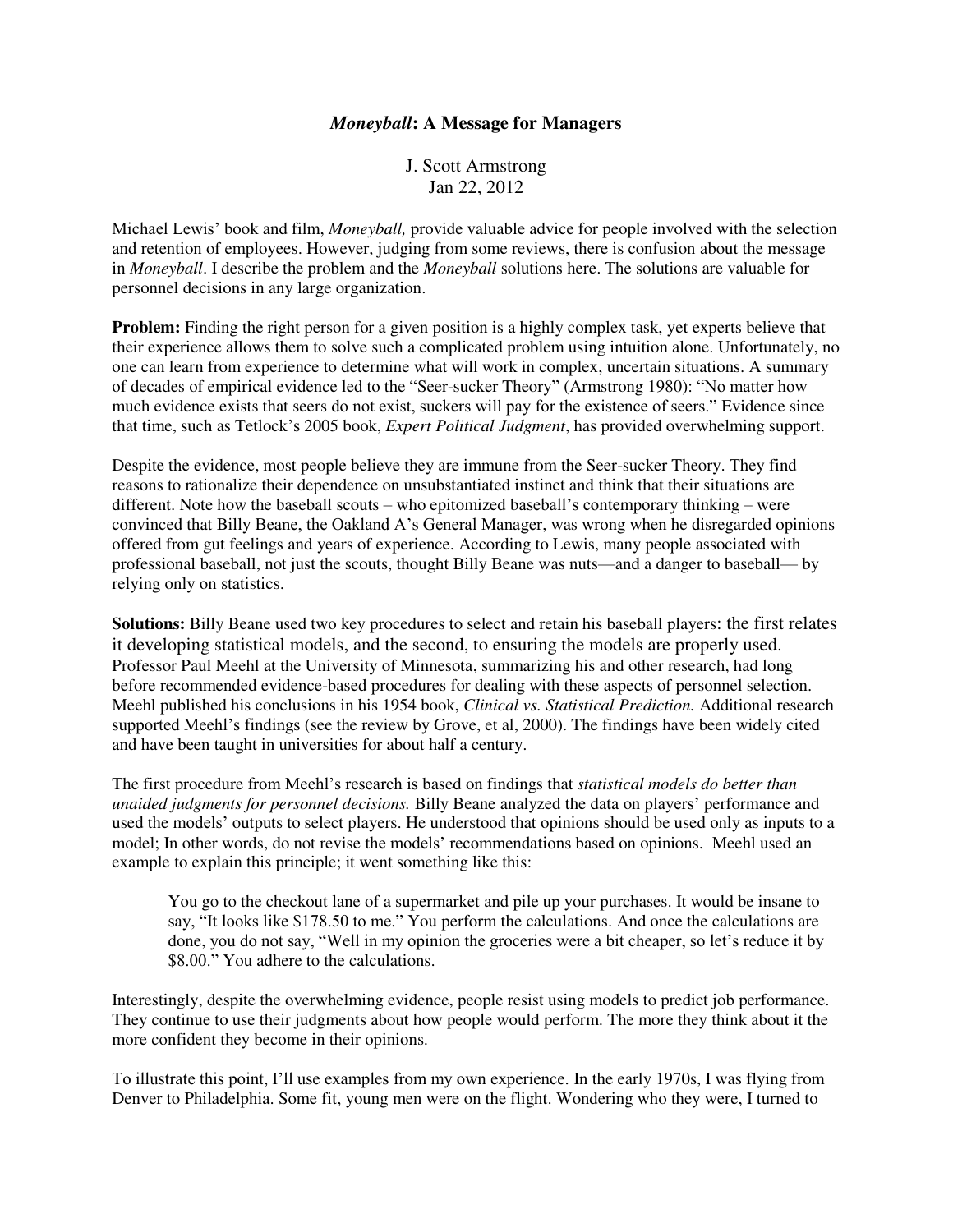the person sitting next to me to see if he knew. He did. His name was Ed Snider, and he owned the Philadelphia Flyers, the hockey team whose players were on this flight. Before we were out of Colorado, I realized that this was my big chance. I would convince him to employ me to select hockey players by using predictive models. Sports writers would learn about me. Other teams would then flock to my door. I would become rich and famous. So, after a suitable interval, I asked, "Tell me Ed, how do you select your players?" He told me that his managers had recently been using a model to make the decisions. He said that the Dallas Cowboys used a model and they were known for making good draft picks. Originally, he was the only one in the Flyers' organization who thought it would work. His managers resisted, but after a two-year experiment, they agreed that the new approach was better. The players that the model selected did better than the ones that the managers selected.

Life gave me a second chance at fame. In 1979, on a visit to my friend Paul Westhead, I suggested developing models to make personnel decisions for the Los Angeles Lakers. Although it was his first year coaching the Lakers, Paul, well known for his creativity, loved the idea. I proposed a modest amount of funding (little more than petty cash for the Lakers), but the owner, Jerry Buss, turned it down. As it happened, the Lakers won the championship in that 1979-80 season without me. (I think Magic Johnson helped.)

In performance-based models we have a method that clearly works and would lead to enormous gains. After more than half a century, it has been used for personnel selections by a few sports teams and perhaps two universities. Billy Beane, with help from Michael Lewis to communicate the message, changed this. Many baseball, basketball, soccer, hockey, and football teams now use performance models. For example, in the first part of the National Basketball Association's 2009-10 season, the 15 teams with at least one full-time statistician on their staff won 59% of their games, while the 15 teams with no statisticians won only 41% (David Biderman, *Wall Street Journal*, March 12, 2010). Still, I doubt that many business firms use this procedure.

*Moneyball* makes developing a model sound complex. It is not for dummies, but then many people can master it. The tool you need is on your computer—the regression program on a Microsoft Excel spreadsheet. Regression analysis was developed in the 1800s. Since then, the big advance is that it is now much cheaper to collect and analyze data thanks to computers. Of course, there are many ways to misuse regression analysis (see Armstrong 2012). However, if you keep things simple, ignore statistical significance, and use prior knowledge as an input to your model, you are likely to substantially improve your decisions in personnel selection.

I, along with two colleagues, am now working on a method that is simpler, more effective, and less likely to be misused compared to regression. This method, developed by Benjamin Franklin, predates regression analysis. We call it the "index method." Assume that you have to select one of a number of candidates. Our advice is to list all of the criteria that are known to be important, and assign a point for each criterion on which each candidate does well (in some cases it may help to weight the variables). Add the points across criteria for each candidate, and then select the candidate with the highest score. We have recently been comparing predictions from this index method against predictions based on regression models in predicting U.S. presidential elections. Index models are accurate and they are more informative than regression models. The primary expense will be to develop a list of variables that have been shown to be valid for performance for the job in question. Summaries of this research can be found on PollyVote.com.

Fortunately, an enormous amount of research has been published on personnel selection. However, few personnel consultants use the literature. For example, when ranking the importance of variables (e.g., cognitive skills), personnel selectors' conclusions are virtually unrelated to the evidence-based rankings (e.g., Ahlburg 1992).